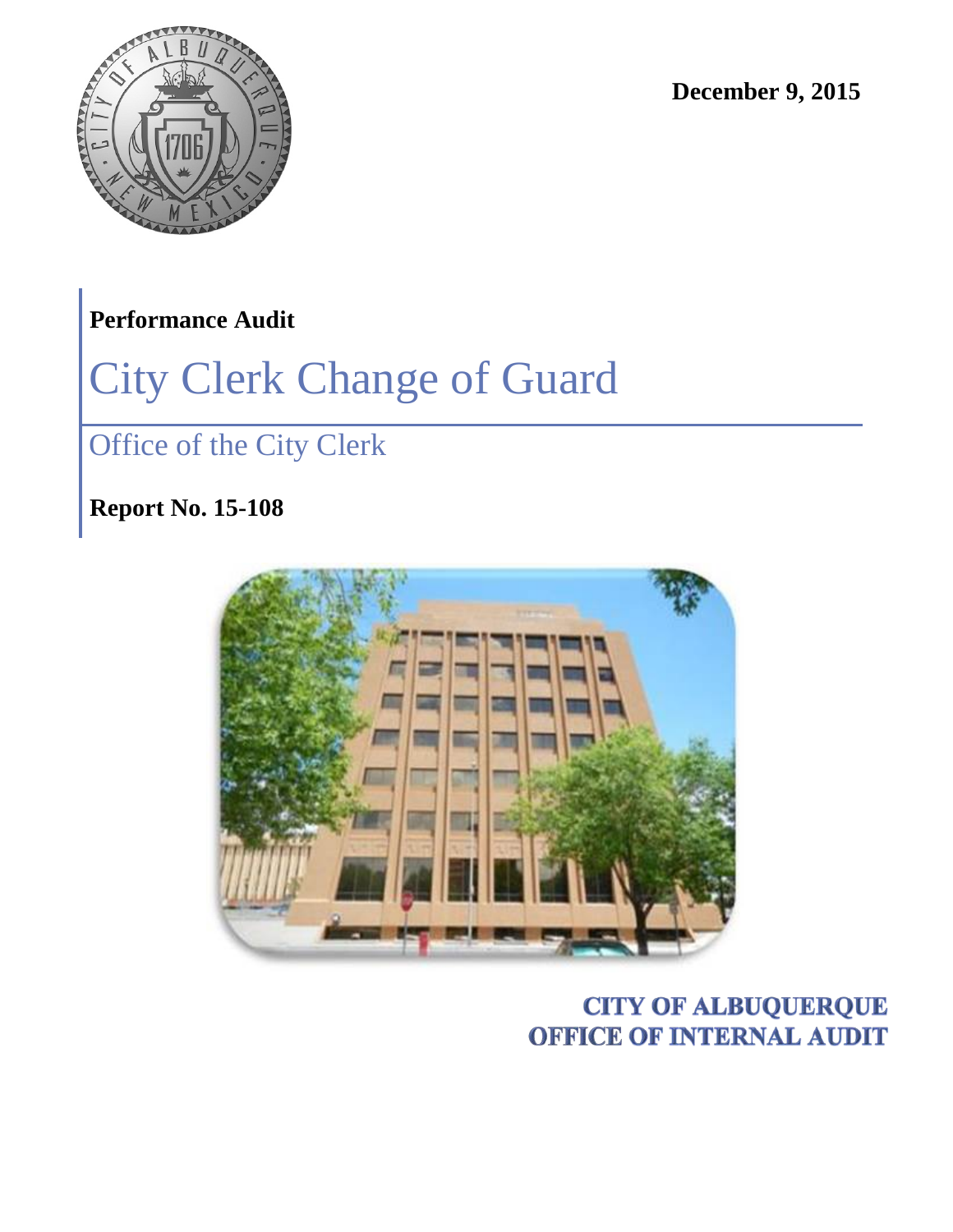#### PERFORMANCE AUDIT REPORT CITY CLERK CHANGE OF GUARD OFFICE OF THE CITY CLERK REPORT NO. 15-108

#### TABLE OF CONTENTS

|                                                    | TADLE OF CONTENTS                                                                                                                      |                |
|----------------------------------------------------|----------------------------------------------------------------------------------------------------------------------------------------|----------------|
| <b>Executive Summary</b>                           |                                                                                                                                        | PAGE NO.       |
| Introduction                                       |                                                                                                                                        | 1              |
| Findings:                                          |                                                                                                                                        |                |
| 1.                                                 | The City Clerk Should Ensure Policies and Procedures are in Place<br>for all Regulatory Requirements.                                  | 2              |
| 2.                                                 | The City Clerk Should Develop and Document Formal Succession<br>and Training Plans.                                                    | $\overline{4}$ |
| 3.                                                 | Records to be Filed With the Clerk Should be Specified and the<br>Clerk Should be Designated as the City's Official Records Custodian. | 5              |
| Conclusion                                         |                                                                                                                                        | 8              |
| Appendix $A - Objectives$ , Scope, and Methodology |                                                                                                                                        | 10             |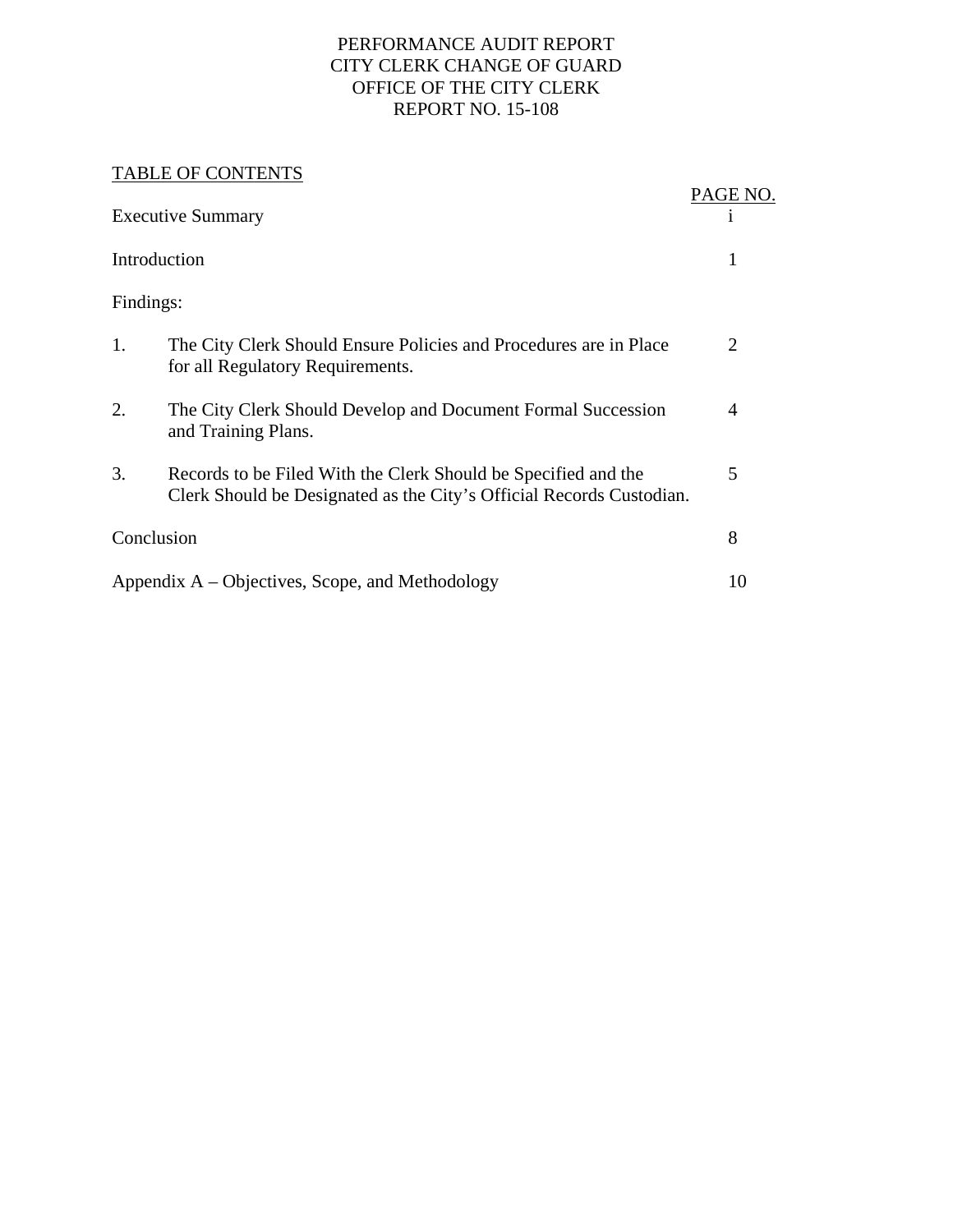# *City of Albuquerque - Office of Internal Audit*

# City Clerk Change of Guard

Performance Audit **December 9, 2015** Audit #15-108

The audit was performed to determine if the Office of the City Clerk's internal controls ensure regulatory compliance requirements will be met during staffing transitions.

#### *Executive Summary*

From November 30, 2013 through May 18, 2015 the City of Albuquerque (City) was without an appointed City Clerk (Clerk). The Assistant City Clerk was appointed the Acting Clerk and was required to perform the duties of both her position and those of the Clerk. The Clerk has many regulatory responsibilities and must ensure that all applicable regulatory requirements are met.

The Clerk's Office was aware of, but did not have current policies and procedures to address, the large number of regulatory requirements imposed by the State of New Mexico and the City; a majority of which are related to municipal elections. The Clerk's Office did not have current policies and procedures to ensure the identified 195 regulatory requirements it must meet could be completed. Although some policies and procedures were in place, many were outdated and did not reflect recent changes to State Statutes.

Regulatory requirements should be documented in policies and procedures to ensure they will be accomplished and to facilitate transitions in the Clerk and other Clerk's Office positions. Without policies and procedures, there is a high risk that one or more of the requirements might not be completed, which could have significant impacts for the Clerk's Office and the City.

**The Clerk's Office agrees there is a need to update/create policies and procedures, establish succession plans, and identify what records should be maintained by the Clerk's Office or City departments.**

#### **Recommendations & Benefits**  • • •

By creating and updating policies and procedures and other internal controls pertaining to the Clerk's Office, the Clerk will be able to:

- Ensure regulatory requirements are met,
- Develop succession plans,
- Provide formal training to all employees,
- Ensure requirements are consistently met by crosstraining all employees into additional positions, and
- Develop a listing of official records the Clerk's Office is responsible for maintaining.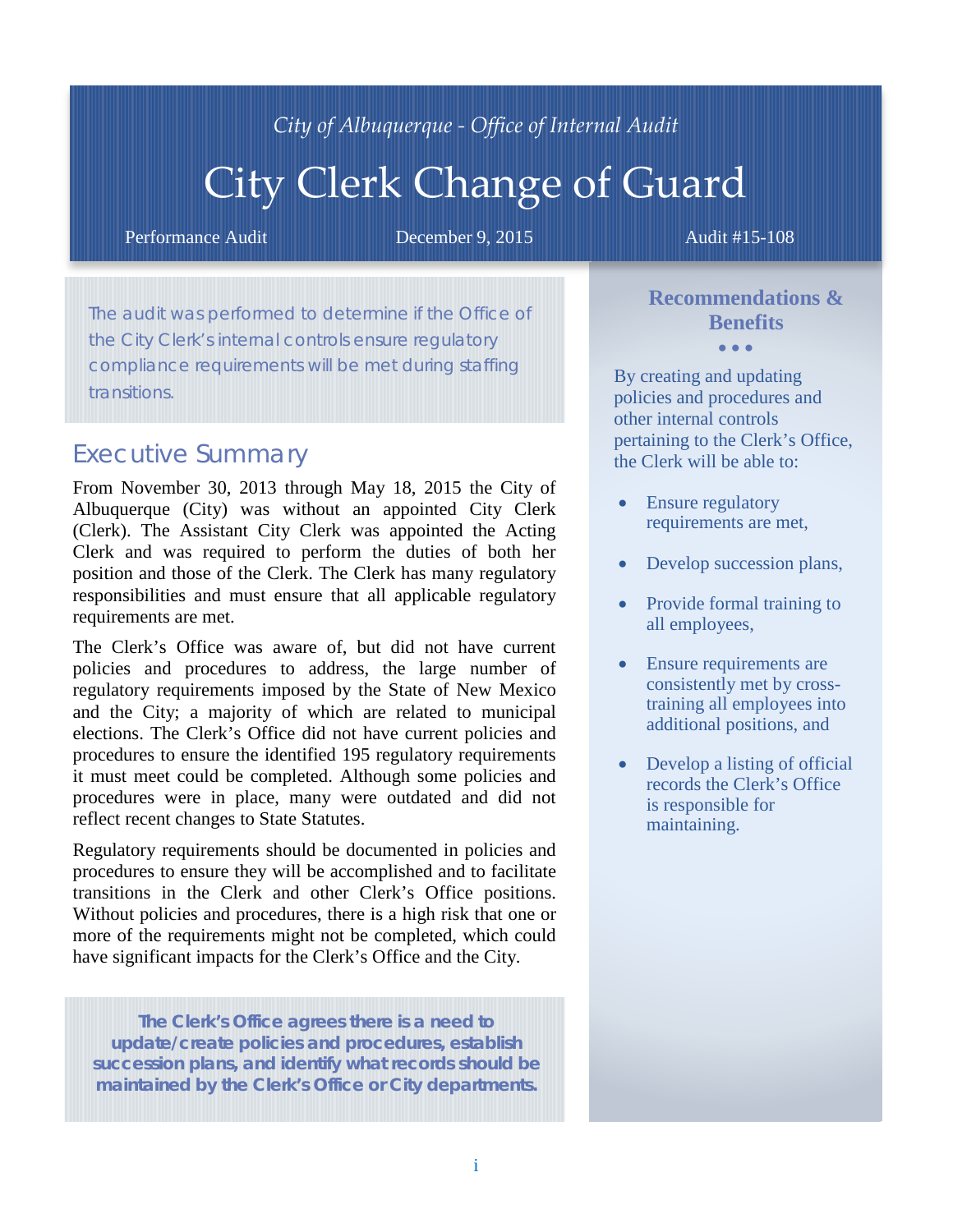

# City of Albuquerque

*Office of Internal Audit*

December 9, 2015

Accountability in Government Oversight Committee P.O. Box 1293 Albuquerque, New Mexico 87103

#### Audit: Performance City Clerk Change of Guard Audit Audit No. 15-108

#### **FINAL**

# INTRODUCTION

The Office of Internal Audit (OIA) conducted a Change of Guard performance audit of the Office of the City Clerk (Clerk's Office). The OIA Director added the audit to the Fiscal Year (FY) 2015 Audit Plan when the City of Albuquerque (City) posted the vacant City Clerk (Clerk) position in December 2014. The audit objectives, scope and methodology information can be found in **Appendix A**.

The purpose of the audit was to determine if the Clerk's Office has internal controls, including policies and procedures, and succession plans in place to ensure that regulatory requirements imposed by the State of New Mexico and the City are consistently met. The audit identified 195 regulatory requirements that require action by the Clerk. Regulatory requirements include, but are not limited to, ensuring municipal elections are held according to New Mexico State Statute (Statute) and ensuring the City complies with the Inspection of Public Records Act (IPRA).

The previous Clerk resigned in November 2013, and the position was not permanently filled until May 18, 2015. During the interim, the Assistant City Clerk was appointed the Acting City Clerk, which required that she perform her duties as well as those of the Clerk. The duties included preparations for the municipal election held on October 6, 2015.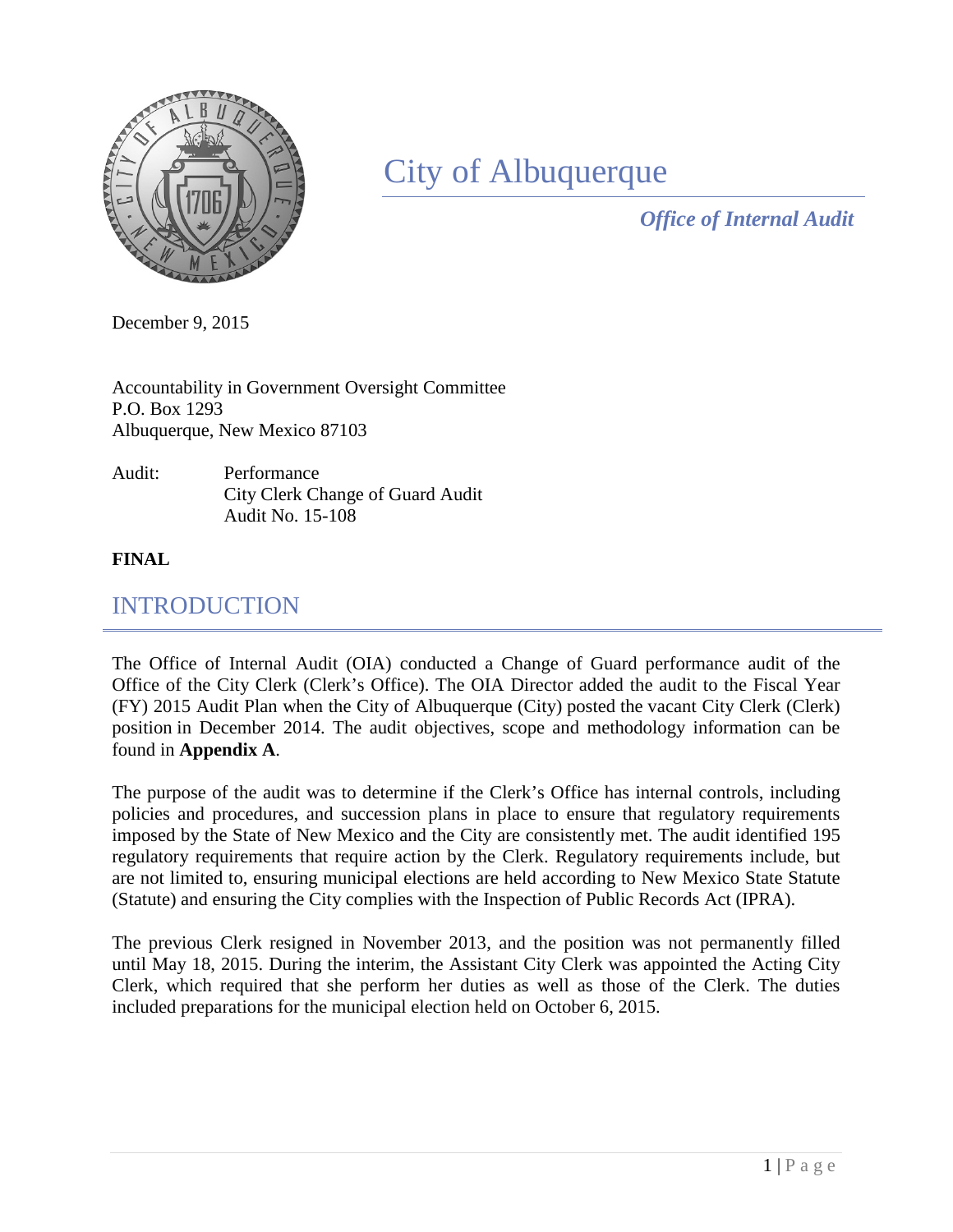According to the City's website:

The Office of the City Clerk maintains all official records for the City of Albuquerque, conducts municipal elections, accepts bids from the general public, as well as accepts service of process for summons, subpoenas and tort claims on behalf of the City of Albuquerque. The City Clerk is the chief records custodian for the City of Albuquerque and processes requests for public records pursuant to the New Mexico Inspection of Public Records Act (IPRA). The Office of the City Clerk also manages the Office of Administrative Hearings and is responsible for conducting all hearings specifically assigned by City of Albuquerque ordinance, including vehicle seizures, animal appeals, handicap parking and personnel matters.

## FINDINGS

*The following findings concern areas that OIA believes could be improved by the implementation of the related recommendations.*

#### 1. THE CITY CLERK SHOULD ENSURE POLICIES AND PROCEDURES ARE IN PLACE FOR ALL REGULATORY REQUIREMENTS.

Personnel changes in the Clerk's Office, including a vacant Clerk position, required the Acting City Clerk to perform the duties of two positions. The Acting Clerk's time was focused on ensuring the duties of both positions were completed and not on ensuring policies and procedures were in place, or current, for regulatory requirements. A majority of the regulatory requirements relate to managing municipal elections in compliance with State Statutes. The Statutes related to election requirements have changed; however, the Clerk's Office policies and procedures have not been updated to reflect those changes.

A review of the Clerk's Office policies and procedures for the identified 195 regulatory requirements identified the following:

- Current policies and procedures were available for 17 of the requirements,
- Policies and procedures were outdated for 92 of the requirements, and
- Policies and procedures could not be found for 86 of the requirements.

Outdated or nonexistent policies and procedures can decrease the effectiveness of the Clerk's Office, especially when new employees are learning how to perform their jobs. All employees of the Clerk's Office should be aware of the many regulatory requirements and the procedures for ensuring they are consistently met. For example, in July 2014, the Clerk's Office made a mistake in calculating the number of signatures required for a voter sponsored initiative. Because of the error, the initiative was not put on the ballot due to not having enough valid signatures.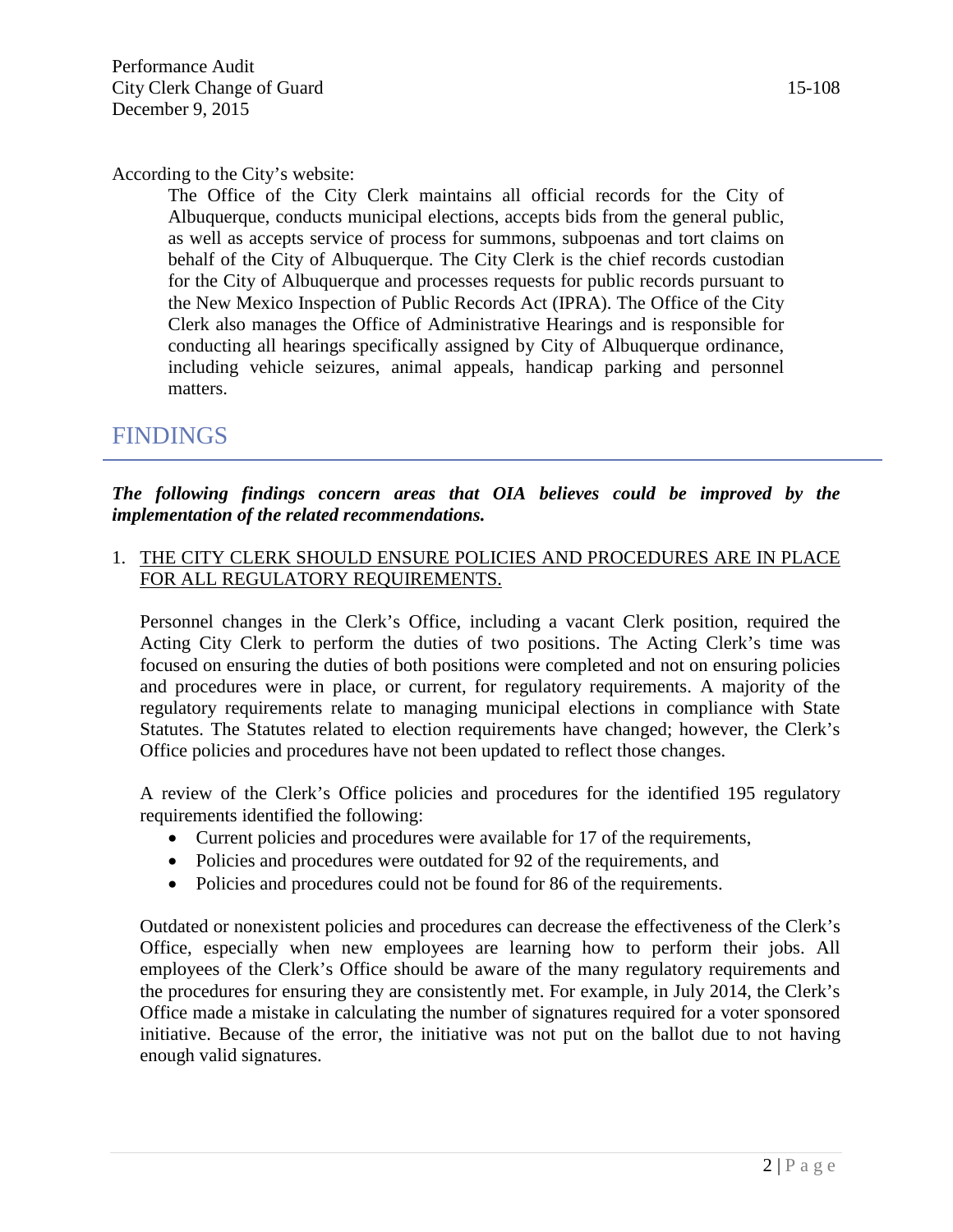The Committee of Sponsoring Organization of the Treadway Commission's (COSO) *Internal Control–Integrated Framework* (*Framework*) can be used by management to design and implement internal controls within an entity. Principle 12 of the *Framework* states that management should establish control activities through the use of policies and procedures. Policies are what should be done, while procedures are how to do it. Policies and procedures should be formally documented and establish responsibility in addition to accountability. Management should periodically assess policies and procedures for relevance and effectiveness.

#### RECOMMENDATIONS

The City Clerk should:

- Designate an employee with knowledge and experience to oversee review of regulatory requirements for associated policies and procedures.
- Update all outdated policies and procedures.
- Create policies and procedures for regulatory requirements that do not have any.
- Ensure policies and procedures are reviewed yearly and updated as soon as a process or regulation changes.

#### RESPONSE FROM THE CITY CLERK

*"The Office of the City Clerk agrees that the policies and procedures for the specific regulatory requirements identified in this audit need to be updated or created. Each of the regulatory requirements will be reviewed along with any related policies and procedures. After a thorough review, each will be prioritized and a plan of action will be developed to update policies and create new ones. In addition, a process will be developed to ensure that periodic updates of all policies and procedures occur annually or as needed.*

*"The City Clerk has identified a position which will be responsible for reviewing regulatory requirements and updating policies and procedures annually."* 

#### ESTIMATED COMPLETION DATE

*"A project plan will be developed by February, 2016. However, due to a large number of requirements that were identified and possible legal issues and analysis related thereto; this will be an ongoing initiative and an estimated completion date for the entire project cannot be determined at the present time."*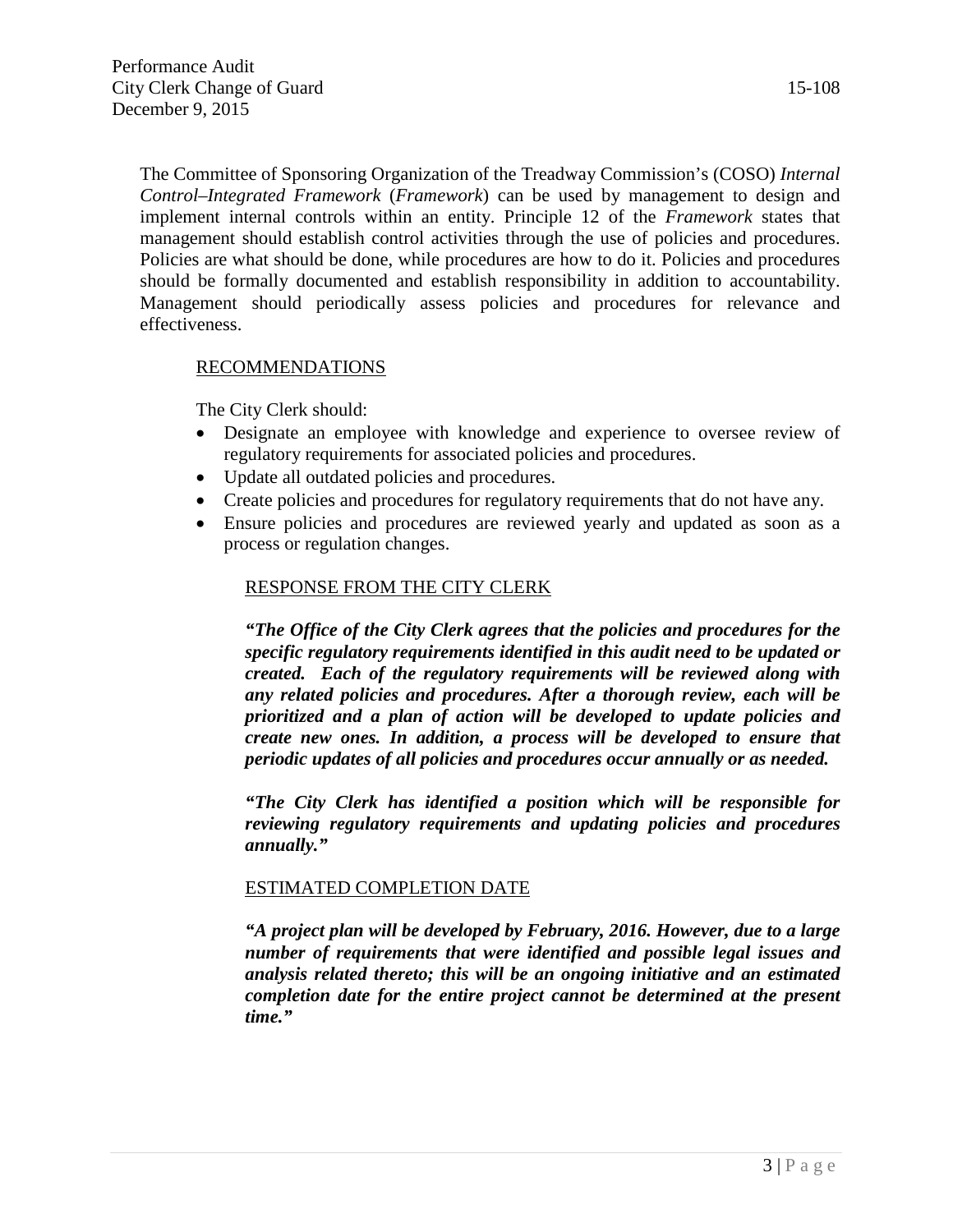#### 2. THE CITY CLERK SHOULD DEVELOP AND DOCUMENT FORMAL SUCCESSION AND TRAINING PLANS.

Succession planning and training in the Clerk's Office and Office of Administrative Hearings is in early, informal, stages. Previous City Clerks did not formalize succession plans to be implemented when positions were vacated. Additionally, it was not anticipated that the Clerk position would be vacant for an extended period of time.

The City's approved FY16 budget listed twelve full-time equivalent (FTE) employees in the Clerk's Office and five FTE employees in the Office of Administrative Hearings. A majority of the employees could identify another employee in the Clerk's Office with sufficient knowledge to perform portions of their jobs. However, training and cross-training of positions was informal, and provided only when an opportunity occurred. Employees were not provided formal, hands-on training in the duties required for their positions. Not having formalized, written succession and training plans in place, lessens the ability of the Clerk's Office to provide a seamless transition during times when the Clerk, or other positions are vacant.

Principle 4 of the *Framework* addresses the need to plan and prepare for succession. "The importance of each role is determined by assessing what the impact would be if that role was temporarily or permanently unfilled." Management needs to "enable individuals to develop competencies appropriate for assigned roles and responsibilities, reinforce standards of conduct and expected levels of competence for particular assignments, [and] tailor training based on roles and needs."

The City Clerk position should be well defined and documented, while a position with multiple employees available to accomplish similar job duties may not need as much detail. Every position should have at least one formally identified back-up that has been trained and is knowledgeable of the position's responsibilities. Training and cross-training, aimed at developing and retaining employee knowledge, skills, and abilities, will help ensure the Clerk's Office can continually meet regulatory requirements.

#### RECOMMENDATIONS

The City Clerk should:

- Formally identify primary job responsibilities for every position within the Clerk's Office.
- Identify key positions, and develop written succession plans for those positions.
- Develop formal training to ensure employees can meet regulatory requirements.
- Train all employees on assigned job responsibilities to ensure continuation of service, and cross train back-up employees.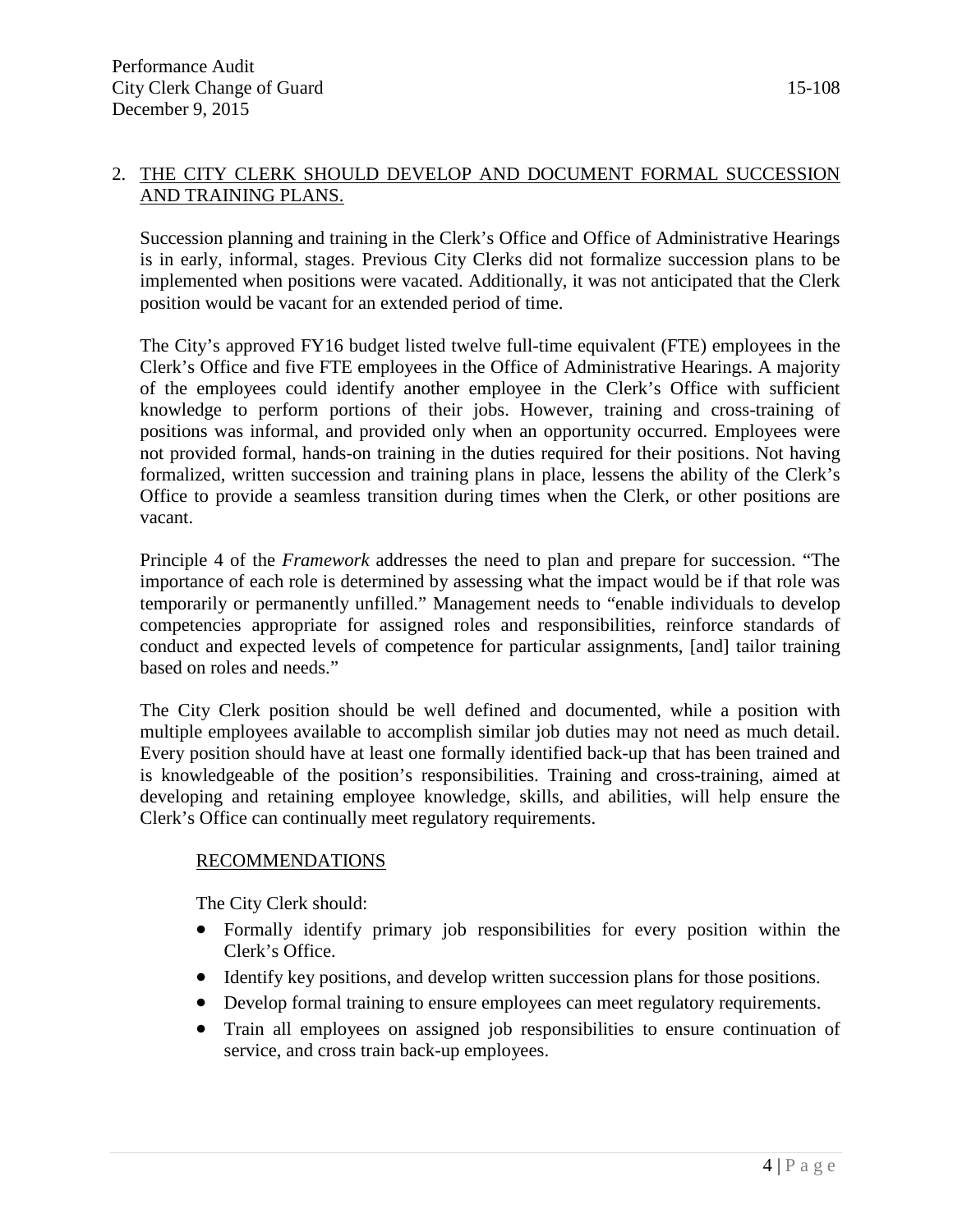#### RESPONSE FROM THE CITY CLERK

*"The Office of the City Clerk agrees that a formalized succession and training plan should be established. The City Clerk has begun evaluating the current organizational structure, the needs of the organization and the corresponding job descriptions for each position. The aim is to create a career ladder and organized training and support program. This program will provide a path and opportunity for employees to acquire the training and skill sets necessary to support positions during a vacancy or temporary absence. Furthermore, election duties have been identified and delegated in accordance with the job description for each employee."* 

#### ESTIMATED COMPLETION DATE

*"A project plan will be completed by April, 2016 and will be fully implemented over a two year span."*

#### 3. RECORDS TO BE FILED WITH THE CLERK SHOULD BE SPECIFIED AND THE CLERK SHOULD BE DESIGNATED AS THE CITY'S OFFICIAL RECORDS CUSTODIAN.

The City Charter and City Ordinances identify numerous documents/records that must be maintained with the Clerk. However, a comprehensive list of the records to be filed with the Clerk has not been created.

The City's website states, the "City Clerk maintains all official records for the City of Albuquerque." Because the City has not clearly and concisely communicated which records must be maintained by the Clerk's Office, departments may incorrectly conclude the Clerk's Office is maintaining records, and may be destroying documents that should be retained by the City departments. Conversely, departments may send records to the Clerk's Office that should be retained by the departments. The City's Records Center was established to store the City's records, but it has a finite amount of space and cannot store all records that are required to be maintained by the City.

The City's record retention policy is to comply with the *Government Records Retention and Disposition Schedule*, Section 1.19.8 and other applicable sections of the New Mexico Administrative Code (NMAC). The City's compliance with record retention policies and its ability to comply with IPRA is dependent on maintaining records in accordance with the NMAC retention schedules. However, it is not feasible for departments to send all records that must be retained, to the Clerk's Office.

In addition, the City Clerk has not been formally designated as the City's Records Custodian by the Mayor; although, the City's website and Administrative Instruction 1-7 state that the Clerk is the Chief Records Custodian. Section 1.13.10.7(U) NMAC defines a Records Custodian as "the statutory head of the agency using or maintaining the records or the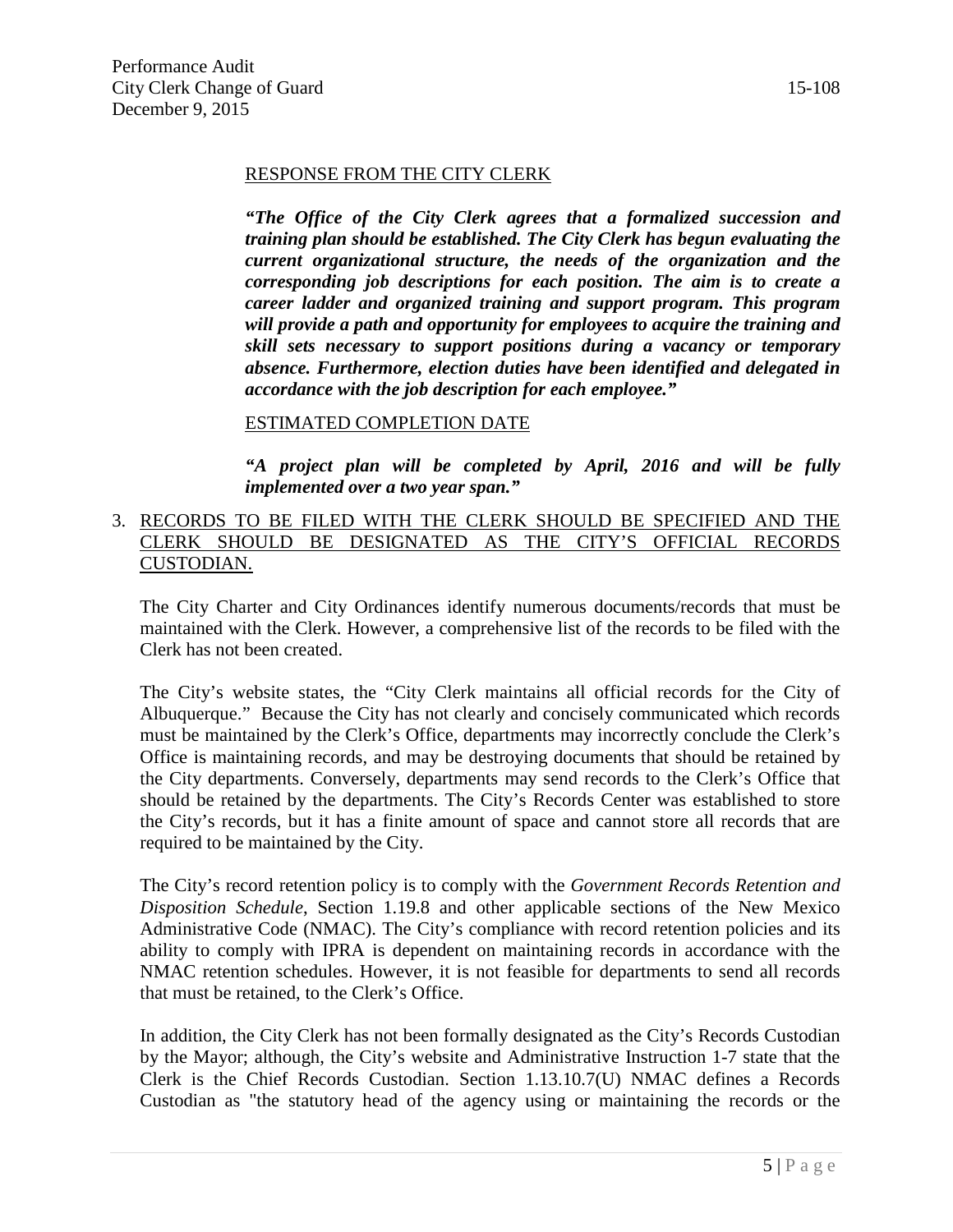custodian's designee." Amending City Ordinance to officially designate the Clerk as the City's Record Custodian will ensure the Clerk will always be responsible for maintaining the City's records.

#### RECOMMENDATIONS

The City Clerk should:

- Develop a comprehensive directive of records that must be filed with the Clerk's Office, and prepare and communicate the requirements to City departments.
- Inform the department records custodians that records not included in the directive should be maintained within the department in accordance with NMAC record retention schedules.

The Mayor should:

- Work with the City Council to amend City Ordinance to officially designate the City Clerk as the Mayor's designee for Records Custodian in accordance with Section 1.13.10.7(U) NMAC.
- Request the Chief Administrative Officer include language in AI 1-7 to reference the City Ordinance that designates the City's Records Custodian.

#### RESPONSE FROM THE CITY CLERK

*"The Office of the City Clerk agrees that there is not a comprehensive list of records that must be filed with the City Clerk. The Office of the City Clerk is embarking on a project to analyze the various records held by each department and to update the City's Records Retention Schedule. This project will enable the Clerk's Office to identify the source of various documents related to each department, identify where they are held (electronic database or hard copy file) and determine the proper maintenance and storage of official documents. As part of this effort, the Records Retention and Disposition committee will be reestablished to support the project. The Office of the City Clerk will provide a forum to continuously communicate records retention, storage and maintenance requirements to the departments."* 

#### ESTIMATED COMPLETION DATE

#### *"January, 2017."*

#### RESPONSE FROM THE MAYOR

*"The Administration will amend the City Ordinance to officially designate the City Clerk as the Mayor's designee for Records Custodian and update the*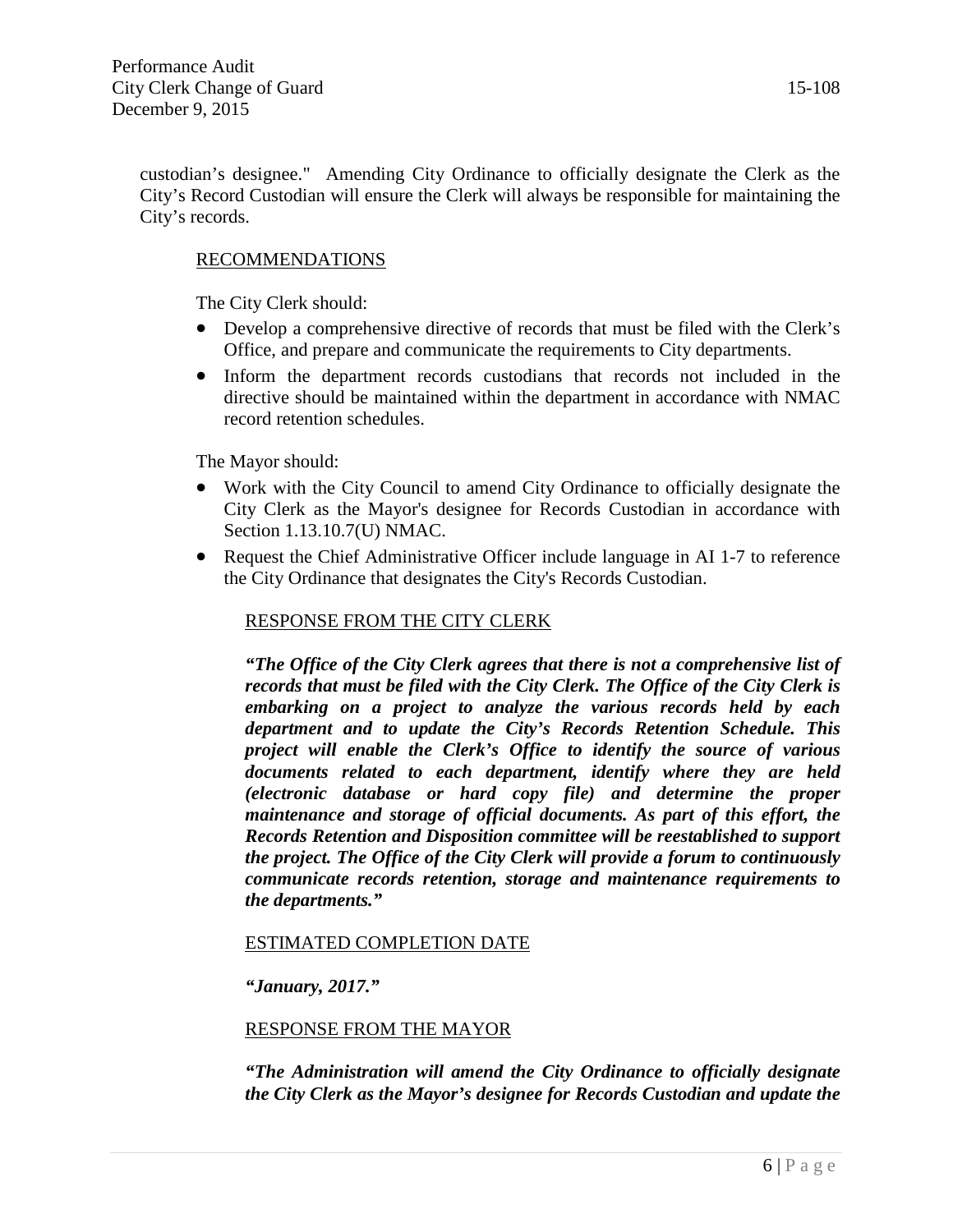### *language in AI 1-7 to reference the amended City Ordinance."*

#### ESTIMATED COMPLETION DATE

*"January, 2017."*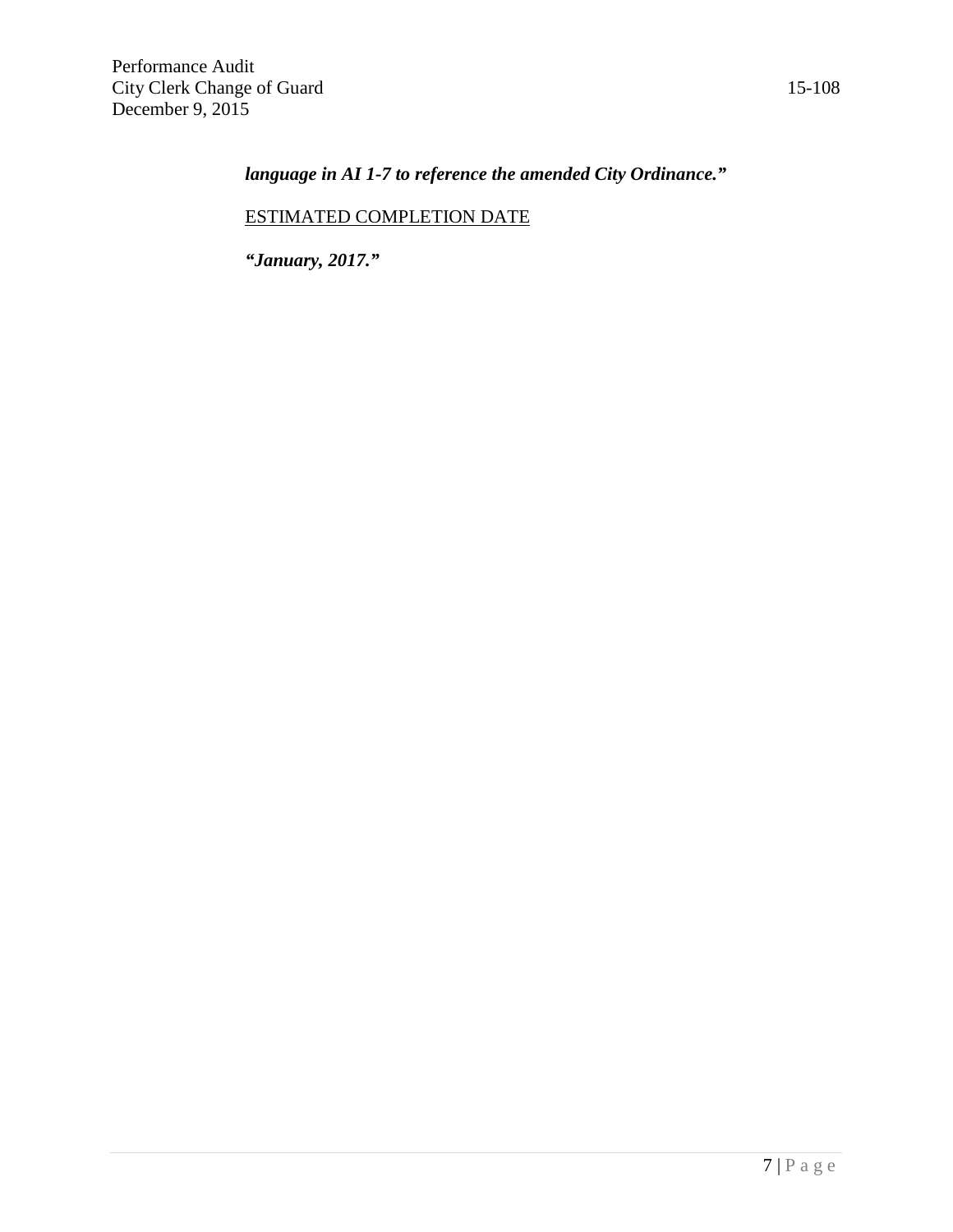# **CONCLUSION**

The recently appointed Clerk has an opportunity to improve the Clerk's Office's performance by revising the department's policies and procedures to ensure all regulatory requirements will be met. Additionally, the updated policies and procedures will be available for succession planning, training and to ease through transitions when there is turnover in critical positions.

The Clerk also should develop a directive to assist City departments in determining which types of records should be retained at the department level and which types of records should be maintained at the Records Center. The Clerk should then communicate the directive Citywide to ensure compliance with NMAC *General Records Retention and Disposition Schedules*, facilitate IPRA compliance, and reduce the volume of records submitted to the Clerk.

Throughout the audit, the personnel in the Clerk's Office were cooperative and welcomed the audit. Their time and assistance was greatly appreciated.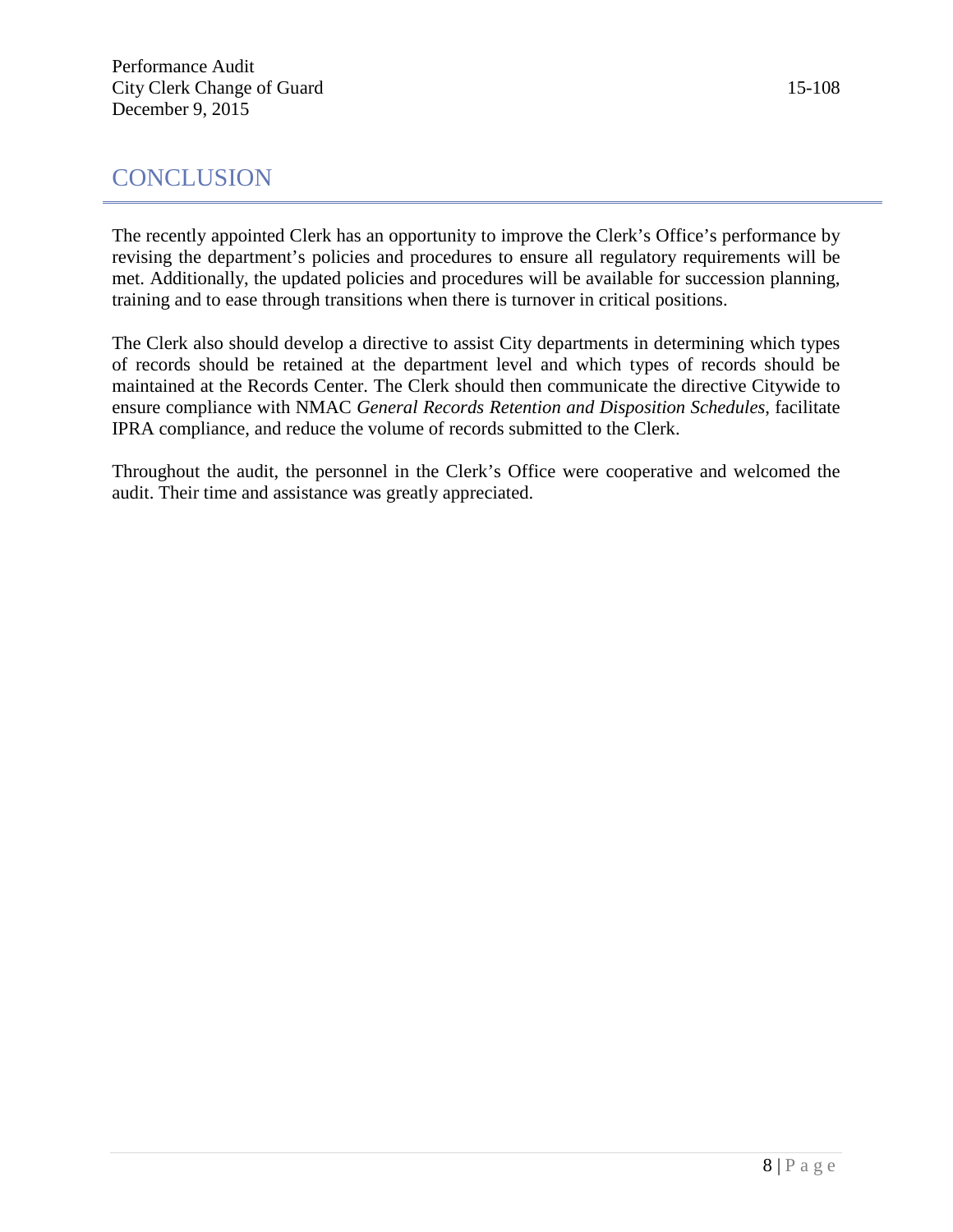\_\_\_\_\_\_\_\_\_\_\_\_\_\_\_\_\_\_\_\_\_\_\_\_\_\_\_\_\_\_\_\_\_\_\_\_

\_\_\_\_\_\_\_\_\_\_\_\_\_\_\_\_\_\_\_\_\_\_\_\_\_\_\_\_\_\_\_\_\_\_\_\_

Principal Auditor

REVIEWED

Internal Audit Manager

#### APPROVED: APPROVED FOR PUBLICATION:

\_\_\_\_\_\_\_\_\_\_\_\_\_\_\_\_\_\_\_\_\_\_\_\_\_\_\_\_\_\_\_\_\_\_\_\_ \_\_\_\_\_\_\_\_\_\_\_\_\_\_\_\_\_\_\_\_\_\_\_\_\_\_\_\_\_\_\_\_\_\_\_\_ Debra Yoshimura, CPA, CIA, CGAP Chairperson, Accountability in Director, Office of Internal Audit Government Oversight Committee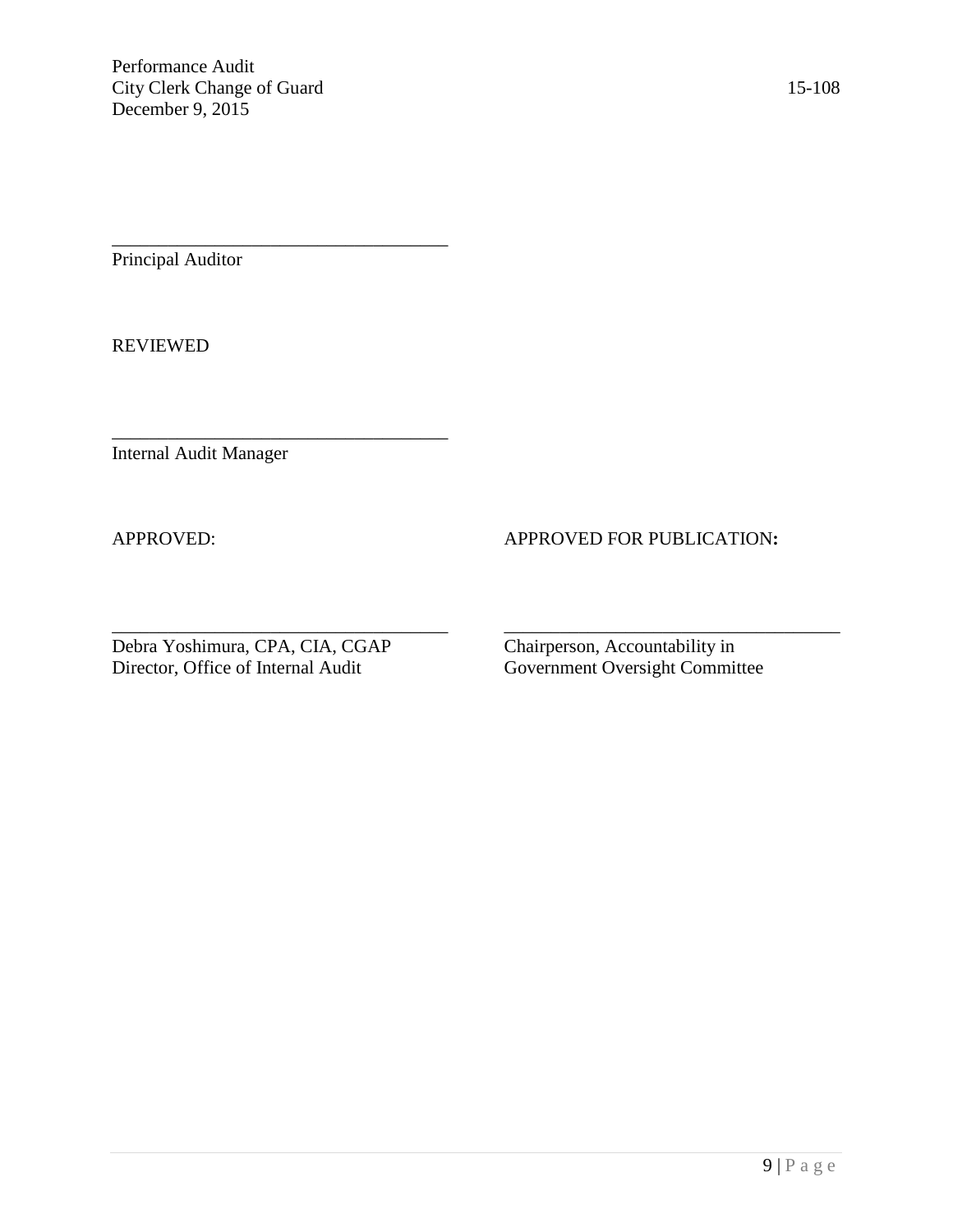# **OBJECTIVES**

The objectives of the audit were:

- To determine whether the Office of the City Clerk can meet regulatory requirements through internal controls.
- To determine whether the Office of the City Clerk has clearly defined and written succession plans for all positions.

#### SCOPE

Our audit did not include an examination of all functions and activities related to the Office of the City Clerk. Our scope was limited to the objectives above for the high level, general operations of the Office of the City Clerk from December 1, 2013 through May 31, 2015.

This report and its conclusions are based on a review of specific City Clerk duties and do not represent an examination of all related transactions and activities. The audit report is based on our examination of activities through the completion of fieldwork on October 14, 2015 and does not reflect events or accounting entries after that date.

We conducted this performance audit in accordance with generally accepted government auditing standards. Those standards require that we plan and perform the audit to obtain sufficient, appropriate evidence to provide a reasonable basis for our findings and conclusions based on our audit objectives. We believe that the evidence obtained provides a reasonable basis for our findings and conclusions based on our audit objectives.

## METHODOLOGY

Methodologies used to accomplish the audit objectives include but are not limited to the following:

- Identifying City Clerk regulatory requirements included in:
	- o New Mexico State Statutes,
	- o The Albuquerque City Charter
	- o City of Albuquerque Ordinances,
	- o City of Albuquerque Resolutions, and
	- o City of Albuquerque Administrative Instructions.
- Reviewing policies, procedures, and internal control documentation related to the regulatory requirements of the City Clerk's Office.
- Interviewing Office of the City Clerk personnel to document responsibilities and how they meet regulatory requirements.